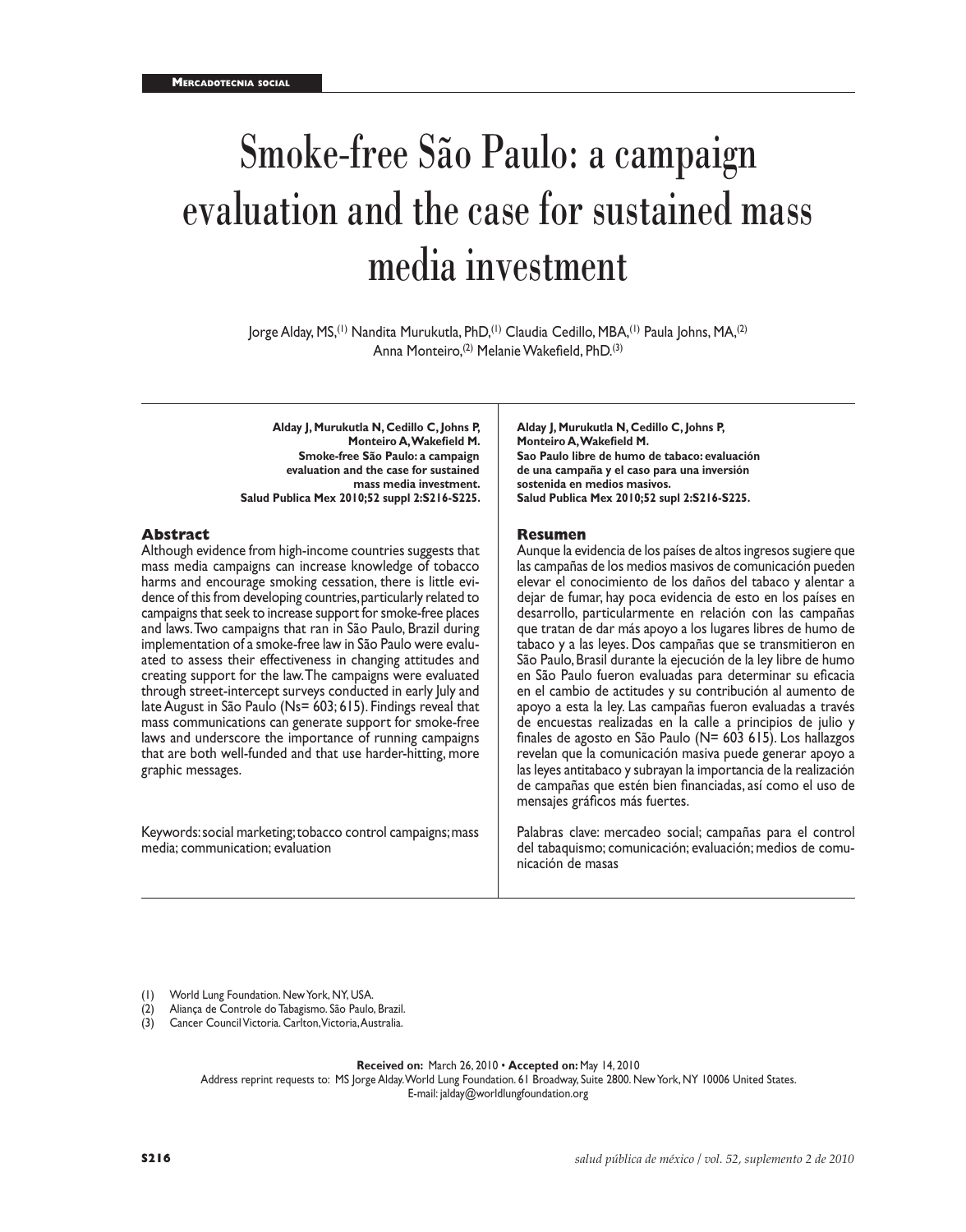A strong body of evidence suggests that discrete short-<br>burst mass media campaigns running at high levels<br>of reach and frequency can increase knowledge shout of reach and frequency can increase knowledge about the harms of tobacco use and encourage quit attempts.<sup>1</sup> Sustained use of mass media over longer periods can also contribute to population level decreases in smoking prevalence.1,2 Much of this evidence, however, comes from high-income countries. There are few studies that have examined campaigns in developing countries, where investment in tobacco control communications is significantly lower and campaign evaluations are relatively rare.

There is also some published evidence to suggest that tobacco control mass media campaigns, including those about secondhand smoke exposure harms, can be used to support tobacco control policies, such as smoke-free jurisdictions<sup>3</sup> by changing the social norms associated with tobacco use.<sup>4</sup> Secondhand smoke messages, however, have not been strongly associated with increased intent to quit.<sup>5</sup> Of particular interest are results from a recent campaign launched postimplementation of a smoke-free law in Mexico City.<sup>6</sup> People exposed to the campaign more than doubled their awareness of hazardous chemicals in secondhand smoke. Exposure was also associated with sustained support for the law, while support decreased among those who were not exposed.

There are, however, significant challenges to measuring the impact of a specific campaign on knowledge of secondhand smoke harms and support for smoke-free policies, because these campaigns often coincide and compete with other concurrent campaigns initiated by different actors, with significant press coverage of the policy debate, and with personal experience of the implementation of the law. Conceptually, however, capturing the effects of campaigns that air sequentially can boost the chances of detecting meaningful impacts.

Such an opportunity recently presented itself in São Paulo, Brazil, a state of 40 million people. In Brazil, approximately 20% of men and 12% of women currently smoke,7 with an upward trend among women.8 However, smoke-free policies generally have had populationwide support. Results from a poll in 2008 showed that 88% of all Brazilians support smoke-free hospitality establishments and 80% of smokers reported opposition to smoke in indoor places.<sup>9</sup> Thus, in April 2009, the state legislature passed one of the world's strongest smokefree laws, which came into effect on August 7, 2009. In order to maintain support for the law and counter any opposition, at least two major campaigns aired on television between May and August 2009.

In order to assess the impact of these two different but complementary ads, which aired sequentially, two cross-sectional surveys were conducted: the first in early July 2009 at the end of the government of São Paulo's Drauzio campaign and just prior to the campaign by Aliança de Controle do Tabagismo-World Lung Foundation (ACT-WLF), thereby capturing the tail effects of the Drauzio campaign and serving as a baseline for the ACT-WLF ad; and the second survey was conducted in late August 2009, after completion of the ACT-WLF ad. This survey also followed the implementation of the law, providing an opportunity to assess the cumulative effects and changes due to these various tobacco control activities.

To our knowledge, this is the first time two contiguous secondhand smoke ads have been evaluated during the implementation of major smoke-free legislation. Since both campaigns aired sequentially in the same region, and since data from comparative (control) locations in which only one or the other campaign aired was unavailable, it was not possible to tease apart the independent and multiplicative effects of the campaigns. Therefore, we expected instead to document the complementary impact of the two contiguous campaigns. Our *a priori* expectation was that the Drauzio ad would have a greater reach in the population, due to its stronger media weight. We hypothesized that the ACT-WLF ad with its strong, graphic imagery would be particularly effective in changing population knowledge, attitudes and support for the law. Such a finding would be consistent with the evidence that finds that strong, graphic ads with negative imagery tend to achieve more favorable impact, compared to ads that are neutral or positive in tone.<sup>1,3</sup>

## Material and Methods

The evaluation was designed as a collaborative effort among ACT, WLF and research agency Datafolha. Data collection was conducted by Datafolha.

#### **Campaign materials**

The first campaign, developed by the government of São Paulo, featured well-known physician Dr. Drauzio Varella in a restaurant speaking about the forthcoming legislation. In the ad, Dr. Varella noted that similar laws had worked in other countries and that there was significant public support for the measure. The ad was "informational" in nature, providing information about the timeline for establishments to comply or face fines and a direct message to smokers that they should respect the law. The Drauzio ad aired on state television from May 17 to 31 with a related high-circulation merchandising campaign from June 15 to July 14.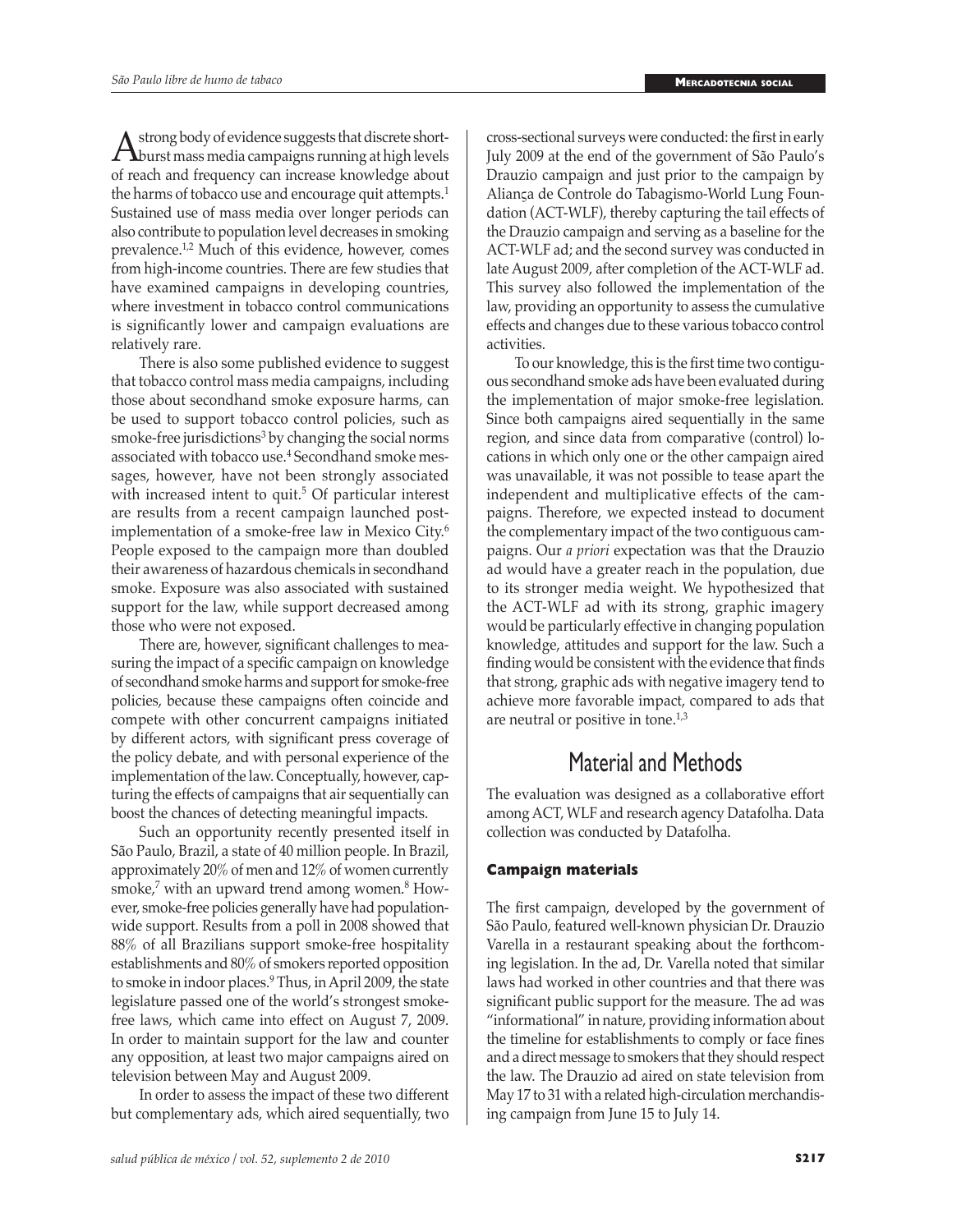The second campaign was developed to counter opposition from the hospitality industry. Aliança de Controle do Tabagismo (ACT), with technical and financial support from World Lung Foundation (WLF), aired a TV ad called "Quem Não Fuma Não é Obrigado a Fumar" from July 26 to August 16. The messages in this campaign specifically focused on the health harms of secondhand smoke exposure, presenting workers in the hospitality industry as innocent casualties. The ad was also graphic and hard-hitting: As two smokers smoke in a restaurant, the camera follows toxic secondhand smoke as it is sucked into a waiter's head, which has been altered to look like the head of a vacuum cleaner, down the waiter's throat and into his lungs. The voiceover communicates messages about the number of cigarettes consumed by non-smokers due to secondhand smoke and about how many Brazilians die from secondhand smoke exposure. The ACT-WLF campaign included the television ad, print and billboard materials, a radio ad, and a website.

#### **Sampling method and sample size**

Both surveys were conducted in São Paulo using the in-person street-intercept survey method that has been developed for Datafohla by Universidade de São Paulo (USP). The hallmark of this method is the identification of "flow-points" or data-collection points for research. Over years of research, Datafohla and USP have tracked respondent profiles (age, gender, socioeconomic class, education) interviewed at various flow-points on a master database. "Flow-points" for each study are drawn based on the information available in the database and distributed proportionally to the population to represent all the geographic regions of Sao Paulo City: central, north, south, east and west. Trained interviewers are placed at these flow-points, which include markets, commercial areas, cross streets, randomly select individuals for participation. Quotas for sex and age alone were monitored and applied to create a representative sample of São Paulo. All residents of São Paulo between the ages of 18 and 45 years were considered eligible for participation.

#### **Measures**

The survey instrument was a 20-minute, intervieweradministered, structured questionnaire that was translated from English into Portuguese and ordered so that responses would not be biased by preceding questions. Key indicators of interest were as follows (the order of presentation below does not reflect the question order in the survey but is consistent with the way the data are presented in this paper):

*Exposure to campaign messages.* Exposure was measured in both surveys through three separate questions. First, unprompted recall was assessed by asking respondents to describe all ads or campaigns about "prevention" and "healthcare" they may have seen in the past 30 days. Second, "category cued recall" was measured by asking respondents to describe all anti-smoking messages seen in the past 30 days. Finally, "ad recognition" was assessed later in the interview by showing respondents images from the campaign and asking them whether or not they recognized them. Ad recognition of the "Drauzio" campaign was assessed at baseline; recognition of the ACT-WLF campaign was assessed in the post-campaign survey.

*Appraisal of campaign messages.* Appraisal of campaign messages was evaluated through a series of questions in which respondents were asked to indicate on a 5-point Likert scale (ranging from strongly disagree to strongly agree) whether or not they believed the messages in the ad; if they felt the ad provided new information; if it said something personally important; and if it made them pay attention to the ad. All respondents were asked whether the ad made them want to distance themselves from secondhand smoke (SHS) exposure. Smokers were also asked if the ad made them think about their smoking and if it motivated them to quit.

*Attitudes towards smoking and knowledge of secondhand smoke (SHS) exposure harms.* General attitudes towards smoking were assessed by asking respondents to indicate whether they strongly agreed or disagreed (5-point scale) with statements about smoking and SHS exposure. Consistent with the campaign messages, attitudinal statements that specifically addressed the rights of clients and employees in indoor spaces were included (e.g. employees who work in indoor places have the right to breathe clean air, without cigarette smoke). In order to assess knowledge of SHS exposure harms, respondents were asked to indicate, to the best of their knowledge or belief, whether or not they thought exposure to SHS caused certain diseases, including heart disease, lung disease and mouth cancer. Respondents answered "yes," "no" or "don't know," all of which were considered valid responses.

*Awareness of, attitudes towards and support for the law.* Attitudes towards the law were assessed through level of agreement with statements about the law and its potential benefits and costs. Support was measured by asking respondents, at both baseline and follow-up, how easy or difficult they thought it would be for others to comply. Respondents were also asked to state their likelihood of reporting violations.

*Smoking behaviors.* All respondents were asked if they smoke daily, less than daily or not at all. Current smok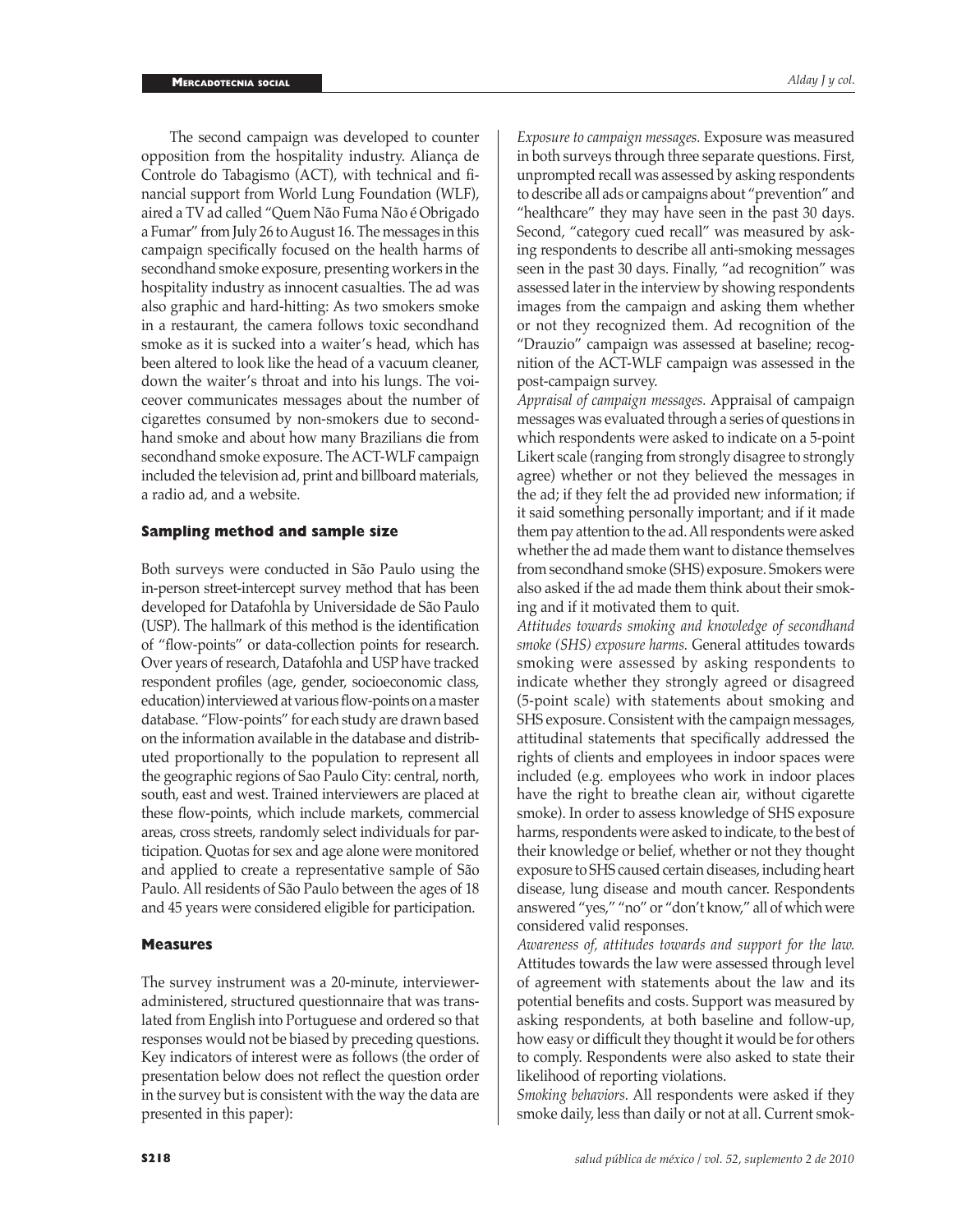ers were asked to state their intent to quit in the next 12 months.

#### **Data analysis**

Data were analyzed using SPSS 18.0. Comparisons between proportions were conducted using chi-square tests; mean differences between groups were analyzed using t-tests or ANOVAs. Sub-group comparisons were conducted on smoking status (smokers vs. nonsmokers), gender, age and education. In this paper we describe only differences among groups that were statistically significant at *p* < 0.05 level.

Multivariate logistic regressions were conducted to assess the impact of campaign exposure on key attitudes and behaviors, while holding constant potentially confounding variables. The "ad recognition" question was used to define campaign exposure: All those who recognized the campaign in response to the prompted question were coded as the "exposed" group; those who did not recognize the campaign were coded as the "unexposed" group. Impact of exposure to the Drauzio campaign was assessed at baseline; impact of exposure to the ACT-WLF campaign was assessed on the postcampaign data. The analyses were run separately for smokers and non-smokers. In addition to campaign exposure, other covariates entered into the models for smokers included sex, gender, education, TV viewing (for news), and intent to quit. All of these variables, except intent to quit, also formed the covariates in the models for non-smokers. Attitudinal statements were dichotomized for the logistic regressions by combining the top two levels and bottom three levels of the 5-point Likert scales, respectively. For knowledge items, the "false" and "don't know" responses were combined and compared to those who answered "true" to the listed diseases that were said to be caused by SHS exposure.

### **Results**

#### **Sample characteristics**

The baseline survey was completed by 603 respondents, including 140 smokers (23%) and 463 non-smokers (77%). The post-campaign survey was completed by 618 respondents, including 151 smokers (24%) and 467 nonsmokers (76%). As indicated in Table I, there were no statistically significant differences between the baseline and post-campaign samples.

#### **Campaign recall and recognition**

At baseline, unprompted recall of the Drauzio ad was 10% and category-cued recall was 24%. In the postcampaign survey, unprompted recall of the ACT-WLF ad was 2% and category-cued recall was 4%. The higher recall rates of the Drauzio campaign are consistent with

| Table I                                                                          |
|----------------------------------------------------------------------------------|
| <b>RESPONDENT CHARACTERISTICS IN THE BASELINE AND THE POST-CAMPAIGN SURVEYS.</b> |
| São Paulo, Brazil, July-August 2009                                              |

|                          |                                                   |                         | Baseline (July 2009)     |                              |                         | Post-campaign (August 2009) |                              |  |
|--------------------------|---------------------------------------------------|-------------------------|--------------------------|------------------------------|-------------------------|-----------------------------|------------------------------|--|
|                          | Characteristics                                   | A<br>Total<br>$(n=603)$ | B<br>Smoker<br>$(n=140)$ | C<br>Non-smoker<br>$(n=463)$ | D<br>Total<br>$(n=618)$ | Ε<br>Smoker<br>$(n=151)$    | F<br>Non-smoker<br>$(n=467)$ |  |
| Sex                      | Women (%)                                         | 52                      | 45                       | 54                           | 52                      | 46                          | 54                           |  |
| Age                      | Mean age                                          | 30                      | 30                       | 31                           | 31                      | 32                          | 30                           |  |
|                          | Primary (%)                                       | 24                      | 29                       | 23                           | 25                      | 39                          | 21                           |  |
| Education                | Secondary (%)                                     | 53                      | 51                       | 53                           | 52                      | 44                          | 55                           |  |
|                          | Higher (%)                                        | 23                      | 20                       | 24                           | 23                      | 17                          | 24                           |  |
|                          | Married / with companion (%)                      | 48                      | 42                       | 50                           | 46                      | 44                          | 47                           |  |
| Marital status           | Single (%)                                        | 46                      | 51                       | 45                           | 47                      | 46                          | 47                           |  |
|                          | Other (%)                                         | 5                       | 7                        | 5                            | 7                       | 9                           | 6                            |  |
|                          | Up to 2x min. wage (%)                            | 26                      | 29                       | 26                           | 29                      | 39                          | 26                           |  |
|                          | More than 2 to $3 \times$ mw $\frac{1}{2}$        | 22                      | 24                       | 21                           | 22                      | 20                          | 23                           |  |
| Monthly household income | More than $3$ to $5 \times$ mw $\left(\% \right)$ | 27                      | 26                       | 28                           | 26                      | 21                          | 28                           |  |
|                          | More than $5 \times$ mw $\frac{1}{2}$             | 21                      | 16                       | 22                           | 9                       | 8                           | 19                           |  |
|                          | Daily smokers (%)                                 | 21                      | $\blacksquare$           | ۰                            | 22                      | $\overline{\phantom{a}}$    | ٠                            |  |
| Smoking status           | Less than daily smokers (%)                       | $\overline{2}$          | ٠                        | ۰                            | $\overline{2}$          | ٠                           | ٠                            |  |
|                          | Non-smokers (%)                                   | 77                      |                          |                              | 76                      |                             |                              |  |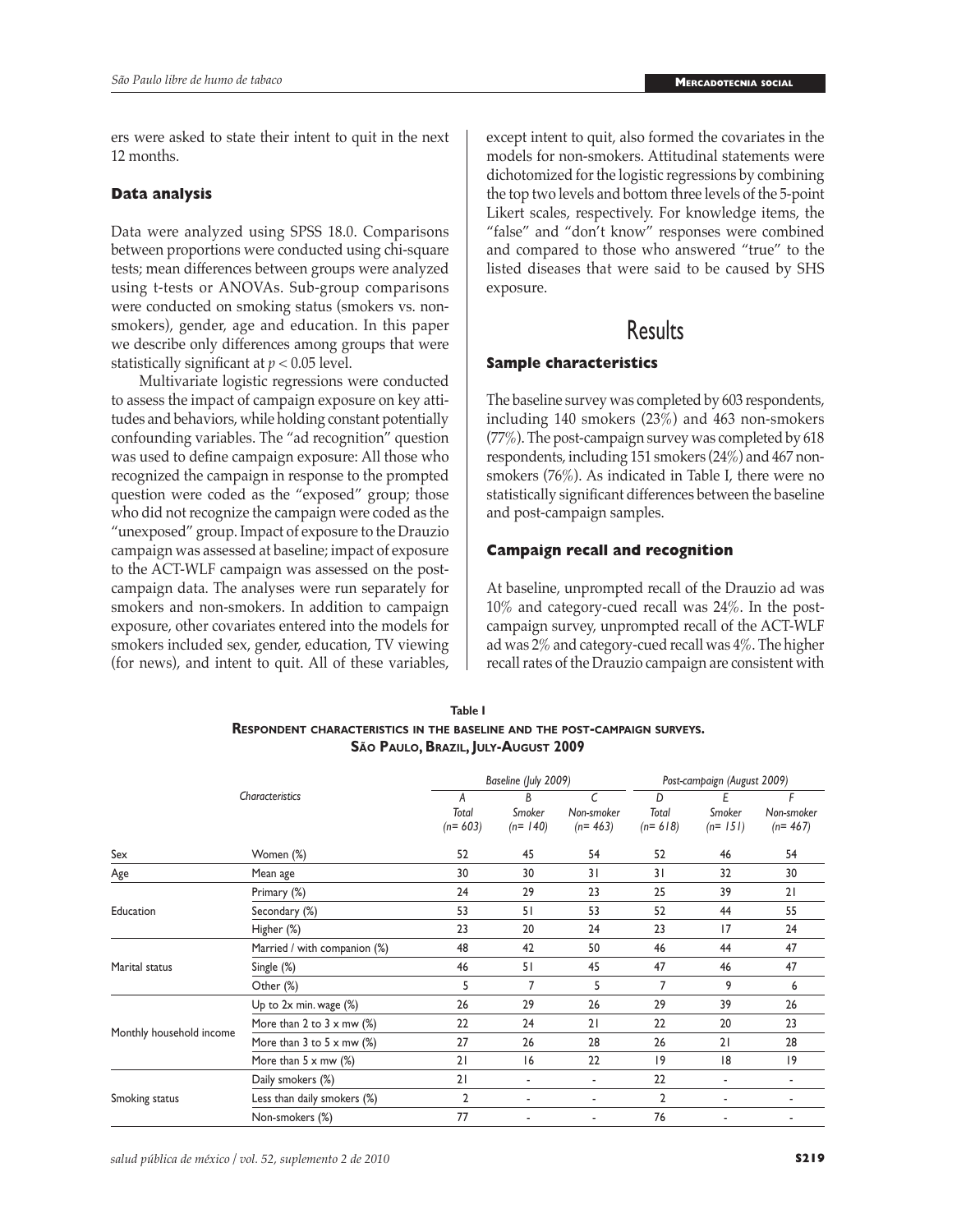its known stronger media weight. Ad recognition followed a similar pattern: 62% for the Drauzio campaign at baseline, and 35% for the ACT-WLF campaign in the post-campaign survey. There were no observed differences between smokers and non-smokers in recall or recognition of either campaign. Likewise, there were no differences in recognition of either campaign by participant sex or education. While recognition of the Drauzio campaign did not differ by age, the ACT-WLF ad was most likely to be recognized by 18-24 year olds (ad recognition=  $42\%$ ) compared to 25-34 year olds (36%) and 35-45 year old respondents (29%) (*p* < 0.05).

Finally, the increased media and news activity on smoking and smoking-related issues was also observed from the baseline to the post-campaign period: 50% of respondents in the post-campaign survey compared to 17% at baseline reported coming across smoking-related news stories "every day" in the past 30-day period.

#### **Campaign appraisal**

In order for a campaign to motivate attitudinal and/or behavior change, it is important for the campaign messages to be appraised as believable, personally relevant, and convincing. Table II shows that the two ads were rated equally highly in terms of ease of understanding, believability, grabbing attention, and teaching something new. The ACT-WLF ad was, however, rated higher in terms of personal relevance (82 vs. 73%, respectively; *p* < 0.05) and being convincing (81 vs. 73%, respectively; *p* < 0.05). Among smokers, the ACT-WLF ad was more

likely than the Drauzio ad to make smokers want to quit (80 vs. 61%, *p* < 0.05).

#### **Knowledge and attitudinal changes**

Knowledge and attitudinal changes from baseline to the post-campaign period are indicated in Table III. Even at baseline, knowledge about the harms of secondhand smoke (SHS) exposure was high, particularly the risks of lung disease (89% or higher), lung cancer (78% or higher) and heart disease (70% or higher). There was no increase in knowledge from baseline.

Similarly, many attitudes were already polarized at baseline, including disapproval of smoking (more than 85%) and discomfort at being exposed to secondhand smoke (more than 90%). Some attitudes, however, particularly those closely related to the smoke-free law and campaign messages, did change from the baseline to the post-campaign period. Support for smokers' rights to smoke in indoor places diminished significantly (16% vs.  $9\%, p < 0.05$ ). There was increased belief, particularly among non-smokers, that the law would help smokers quit smoking (60% vs. 68%, *p* < 0.05). Bar and restaurant proprietors, and cigarette manufacturers, were seen as more friendly to the smoke-free law: At baseline, 74% of respondents perceived bar/restaurant proprietors to be opposed to the law and 80% perceived cigarette manufacturers to be opposed to the law. Post-campaign, the proportion of respondents who perceived opposition from each party fell to 60 and 74%, respectively. Finally, optimism about compliance increased: 52% of respon-

| Table II                                                                               |
|----------------------------------------------------------------------------------------|
| RESPONSE TO THE DRAUZIO AD AT BASELINE AND THE ACT-WLF AD IN THE POST-CAMPAIGN SURVEY. |
| São Paulo, Brazil, July-August 2009                                                    |

|                                                                               |                         | Drauzio at baseline (July 2009)    |                         |                         |                         | ACT-WLF ad post-campaign (August 2009) |
|-------------------------------------------------------------------------------|-------------------------|------------------------------------|-------------------------|-------------------------|-------------------------|----------------------------------------|
| Appraisal<br>(% agree or strongly agree)                                      | A<br>Total<br>$n = 130$ | <sub>B</sub><br>Smoker<br>$n = 83$ | Non-smoker<br>$n = 289$ | D<br>Total<br>$n = 459$ | Ε<br>Smoker<br>$n = 47$ | Non-smoker<br>$n = 170$                |
| Easy to understand                                                            | 97                      | 95                                 | 97                      | 97                      | 100                     | 96                                     |
| Believe what ad says                                                          | 92                      | 84                                 | 95                      | 95                      | 92                      | 97                                     |
| Caught my attention                                                           | 88                      | 83                                 | 89                      | 91                      | 89                      | 92                                     |
| Gave me new information                                                       | 80                      | 76                                 | 83                      | 80                      | 81                      | 78                                     |
| Said something personally important to me                                     | 73                      | 78                                 | 73                      | 82 <sup>a</sup>         | 81                      | 83 <sup>c</sup>                        |
| More convincing than other ads against smoking                                | 73                      | 72                                 | 74                      | 81a                     | 8 <sub>1</sub>          | 82 <sup>c</sup>                        |
| Made me want to change my behavior about being near<br>people who are smoking | 64                      | 55                                 | 66                      | 63                      | 60                      | 64                                     |
| Made me want to try to stop smoking                                           |                         | 61                                 |                         |                         | 80 <sup>b</sup>         |                                        |
| Made me think about my smoking habit                                          |                         | 72                                 |                         |                         | 76                      |                                        |

Superscripts indicate a statistically significant difference (p < 0.05). The superscript is placed over the number that is significantly higher in the comparison and the superscript letter refers to the column within which is the number that is significantly lower in the comparison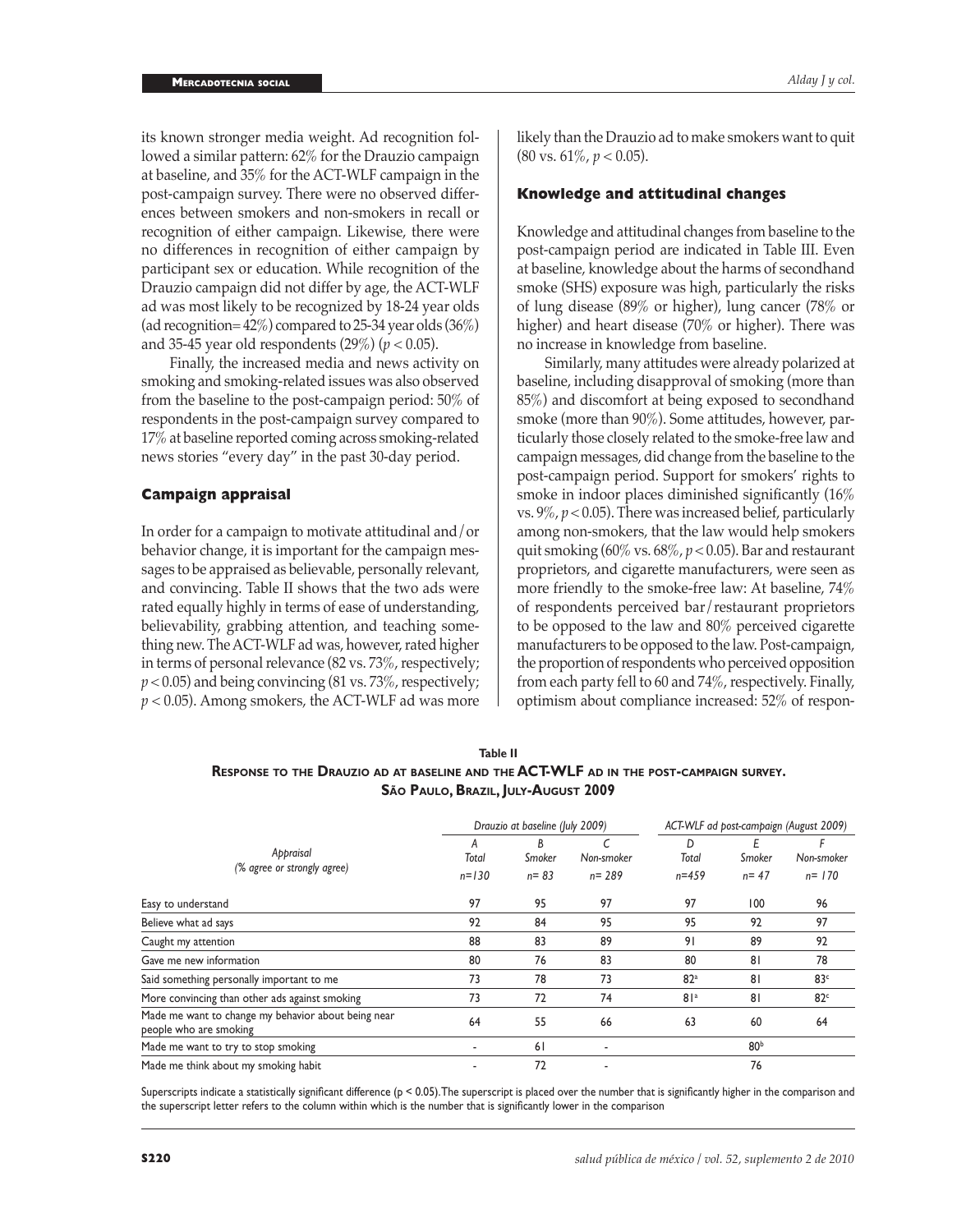| Table III                                                              |
|------------------------------------------------------------------------|
| KNOWLEDGE, ATTITUDES AND CONFIDENCE IN SMOKE-FREE POLICIES AT BASELINE |
| AND POST-CAMPAIGN. SÃO PAULO, BRAZIL, JULY-AUGUST 2009                 |

|                                                                                                                                                      |                 | Baseline (July 2009) |                 |                 | Post-campaign (August 2009) |                 |
|------------------------------------------------------------------------------------------------------------------------------------------------------|-----------------|----------------------|-----------------|-----------------|-----------------------------|-----------------|
|                                                                                                                                                      | A               | B                    | $\epsilon$      | D               | Ε                           | F               |
| Knowledge                                                                                                                                            | Total           | Smoker               | Non-smoker      | Total           | Smoker                      | Non-smoker      |
|                                                                                                                                                      | $(n=603)$       | $(n=140)$            | $(n=463)$       | $(n=618)$       | $(n=151)$                   | $(n=467)$       |
| Knowledge of diseases caused by SHS exposure (% true)                                                                                                |                 |                      |                 |                 |                             |                 |
| Lung diseases in children                                                                                                                            | 94              | 93                   | 94              | 95              | 89                          | 96              |
| Lung cancer in non-smokers                                                                                                                           | 85              | 81                   | 86              | 85              | 78                          | 88              |
| Heart disease in non-smokers                                                                                                                         | 73              | 74                   | 73              | 70              | 70                          | 70              |
| Mouth cancer in non-smokers                                                                                                                          | 40              | 40                   | 40              | 42              | 37                          | 44              |
| Attitudes towards smoking & smoke-free policies (% agree)                                                                                            |                 |                      |                 |                 |                             |                 |
| People important to you think that no one should smoke                                                                                               | 87              | 84                   | 88              | 87              | 86                          | 85              |
| Cigarette smoke is dangerous to non-smokers                                                                                                          | 98              | 98                   | 99              | 98              | 95                          | 99              |
| Employees who work in public spaces have a right<br>to breathe pure air, free of cigarette smoke                                                     | 98              | 96                   | 98              | 98              | 97                          | 98              |
| You become uncomfortable when someone smokes near you                                                                                                | 82              | 53                   | 91              | 81              | 54                          | 90              |
| If someone does not want to breathe cigarette smoke,<br>they should go somewhere else                                                                | 46              | 51                   | 45              | 47              | 46                          | 47              |
| Smokers have a right to smoke in indoor public places                                                                                                | 16 <sup>d</sup> | 21 <sup>e</sup>      | 14 <sup>f</sup> | 9               | 16                          | 6               |
| The law that prohibits smoking in enclosed public spaces<br>will help smokers quit                                                                   | 62              | 58                   | 63              | 68 <sup>a</sup> | 59                          | 71 <sup>c</sup> |
| Bars and restaurants proprietors are against the law<br>that prohibits smoking in indoor places                                                      | 74 <sup>d</sup> | 73                   | 76 <sup>f</sup> | 60              | 65                          | 60              |
| Cigarette manufacturers are opposed to the law that prohibits<br>smoking in enclosed public spaces                                                   | 80 <sup>d</sup> | 79                   | 83 <sup>f</sup> | 74              | 75                          | 76              |
| Perceived difficulty in complying with smoking bans<br>in enclosed public spaces: % who believe that others<br>will find it very difficult to comply | 52 <sup>d</sup> | 53 <sup>e</sup>      | 52 <sup>f</sup> | 41              | 40                          | 42              |
| Willingness to report violations of the smoking<br>ban (% totally or very willing to report)                                                         | 40              | 24                   | 45              | 45              | 35 <sup>b</sup>             | 48              |

Superscripts indicate a statistically significant difference ( $p < 0.05$ ). The superscript is placed over the number that is significantly higher in the comparison and the superscript letter refers to the column within which is the number that is significantly lower in the comparison

dents at baseline compared to 41% in the post-campaign period thought that others would find it difficult to comply with the law. Although non-smokers' likelihood to report violations did not increase from baseline to the post-campaign period, interestingly, smokers' selfreported likelihood of reporting violations increased significantly (24% at baseline vs. 35% post-campaign said that they would be totally or very willing to report violations,  $p < 0.05$ ).

#### **Influence of campaign exposure**

The results of the multivariate logistic regressions examining the impact of exposure to the campaign on knowledge and key attitudes are displayed in Table IV. As indicated, exposure to the Drauzio campaign at baseline was mostly not associated with any significant changes in knowledge or attitudes. The only exception was that, among non-smokers, those who were exposed to the Drauzio campaign were significantly less likely to agree with the statement that a person who does not wish to breathe cigarette smoke should go to some other place.

Post-campaign, exposure to the ACT-WLF campaign was associated with significant changes in knowledge levels among smokers on two items. Exposed smokers were significantly more likely than unexposed smokers to believe in the risks of heart disease from SHS exposure  $(83\% \text{ vs. } 64\%, \text{ OR} = 0.3, p < 0.05)$  and to believe in the risks of mouth cancer from SHS exposure (53% vs. 30%, OR= 0.4, *p* < 0.05). Campaign exposure among smokers was also associated with changes in certain campaign-related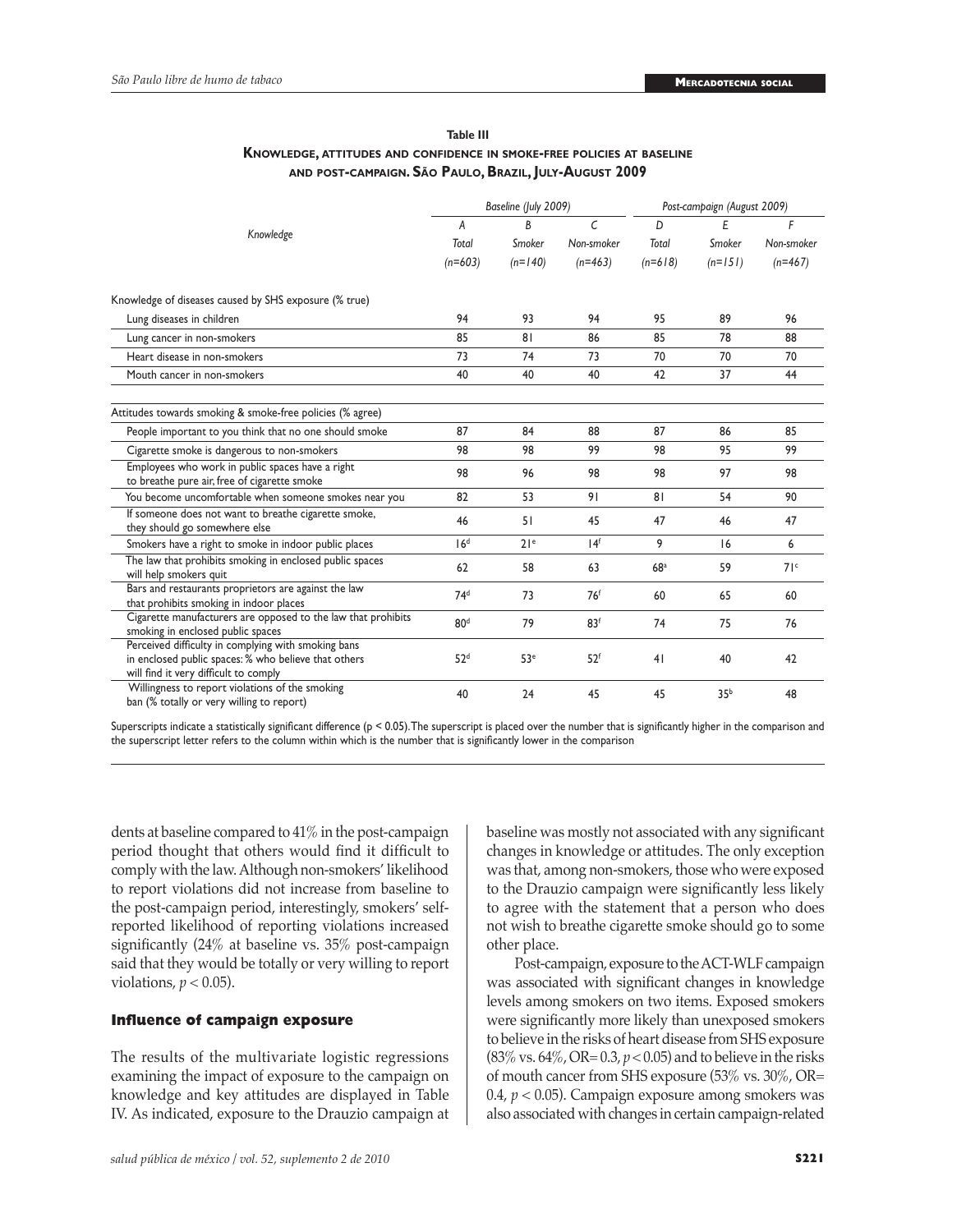| ot recall Drauzio and ACT-WLF ads, adjusted for covariates. São Paulo, Brazil, July-August 2009<br>COMPARISON OF THOSE WHO DID VS DID N |     |               |                          |                                                    |     |       |                |              |         |        |                      |              |     |                                                      |                        |              |
|-----------------------------------------------------------------------------------------------------------------------------------------|-----|---------------|--------------------------|----------------------------------------------------|-----|-------|----------------|--------------|---------|--------|----------------------|--------------|-----|------------------------------------------------------|------------------------|--------------|
|                                                                                                                                         |     |               |                          | Wave 1: Recall of the Drauzio campaign (July 2009) |     |       |                |              |         |        |                      |              |     | Wave 2: Recall of the ACT-WLF campaign (August 2009) |                        |              |
| Attitudinal statements                                                                                                                  |     |               | <b>Smokers</b>           |                                                    |     |       | Non-smokers    |              |         |        | <b>Smokers</b>       |              |     |                                                      | Non-smokers            |              |
|                                                                                                                                         | Ехр | Unexp         | $\delta$                 | $\mathbf{p}$                                       | Ехр | Unexp | $\infty$       | $\mathbf{p}$ | Exp     | Unexp  | g                    | $\mathbf{p}$ | Exp | Unexp                                                | g                      | $\mathbf{p}$ |
| Knowledge of SHS exposure harms                                                                                                         |     |               |                          |                                                    |     |       |                |              |         |        |                      |              |     |                                                      |                        |              |
| Breathing cigarette smoke causes heart disease in non-smokers (% true)                                                                  | 76% | 72%           | $\frac{6}{10}$           | ី.                                                 | 74% | 70%   | $\frac{6}{10}$ | ី.           | 83%     | 64%    | $\mathbb{S}$         | 0.01         | 71% | 70%                                                  | $\supseteq$            | 2u           |
| Breathing cigarette smoke causes mouth cancer in non-smokers (% true)                                                                   | 45% | 33%           | $\frac{6}{10}$           | Σu                                                 | 40% | 41%   | $\frac{6}{2}$  | 2u           | 53%     | 30%    | 0.4                  | 0.03         | 38% | 47%                                                  | $\tilde{=}$            | 0.03         |
| Attitudes towards smoking and the smoke-free law                                                                                        |     |               |                          |                                                    |     |       |                |              |         |        |                      |              |     |                                                      |                        |              |
| Cigarette smoke is dangerous for non-smokers (% agree)                                                                                  | 99% | 97%           | 0.04                     | Ξ                                                  | 99% | 97%   | 2.6            | Ξ            | $100\%$ | 93%    | $\supseteq$          | Ξ            | 99% | 98%                                                  | 2.4                    | Ξ            |
| bluor<br>If someone doesn't want to breathe cigarette smoke, he/she sh<br>go to some other place (% agree)                              | 57% | 42%           | $\overline{21}$          | 2u                                                 | 41% | 50%   | 0.63           | 0.02         | 49%     | 45%    | $\ddot{\mathcal{L}}$ | Σu           | 43% | 49%                                                  | $\tilde{c}$            | 2u           |
| Smokers have a right to smoke in indoor public places (% agree)                                                                         | 19% | 25%           | ڢ<br>ö                   | Ξ                                                  | 12% | 8%    | $\overline{0}$ | Ξ            | 4%      | $21\%$ | 0.17                 | 0.03         | 5%  | 7%                                                   | 0.66                   | Ξ            |
| ÷ί,<br>Clients that are in indoor places have the right to breath clean<br>without cigarette smoke (% agree)                            | 94% | $91\%$        | 2.3                      | Σu                                                 | 97% | 97%   | $\frac{8}{2}$  | Σu           | 100%    | 92%    | $\supseteq$          | Σu           | 98% | 96%                                                  | $\stackrel{\infty}{=}$ | 2u           |
| How willing are you to inform about violation to the law<br>that prohibits to smoke in indoor places (% totally/very)                   | 24% | 23%           | $\stackrel{\circ}{\neg}$ | 2u                                                 | 44% | 46%   | $\frac{6}{10}$ | 2u           | 49%     | 29%    | 23                   | 0.05         | 54% | 44%                                                  | $\tilde{\Xi}$          | 2u           |
| To prohibit smoking is fair, because the benefits it will bring to<br>people like you (% agree)                                         | 84% | $91\%$        | $\overline{0}$           | č                                                  | 97% | 94%   | 0.5            | 2u           | 94%     | 74%    | $\overline{5}$       | 0.02         | 97% | 95%                                                  | $\tilde{\Xi}$          | 2u           |
| The law that prohibits smoking in indoor places will help smokers<br>to quit (% agree)                                                  | 57% | 60%           | $\frac{6}{10}$           | 2u                                                 | 64% | 63%   | $\supseteq$    | 2u           | 68%     | 55%    | $\bar{a}$            | 2u           | 72% | 70%                                                  | $\overline{a}$         | 2u           |
| The law will allow people like you to claim your rights to breath<br>clean air, without cigarette smoke (% agree)                       | 98% | $\frac{8}{8}$ | $\frac{8}{10}$           | Σu                                                 | 95% | 93%   | $\tilde{\Xi}$  | 2u           | 94%     | 76%    | 4.0                  | 0.03         | 97% | 93%                                                  | 2.5                    | Ξ            |

**Table IV**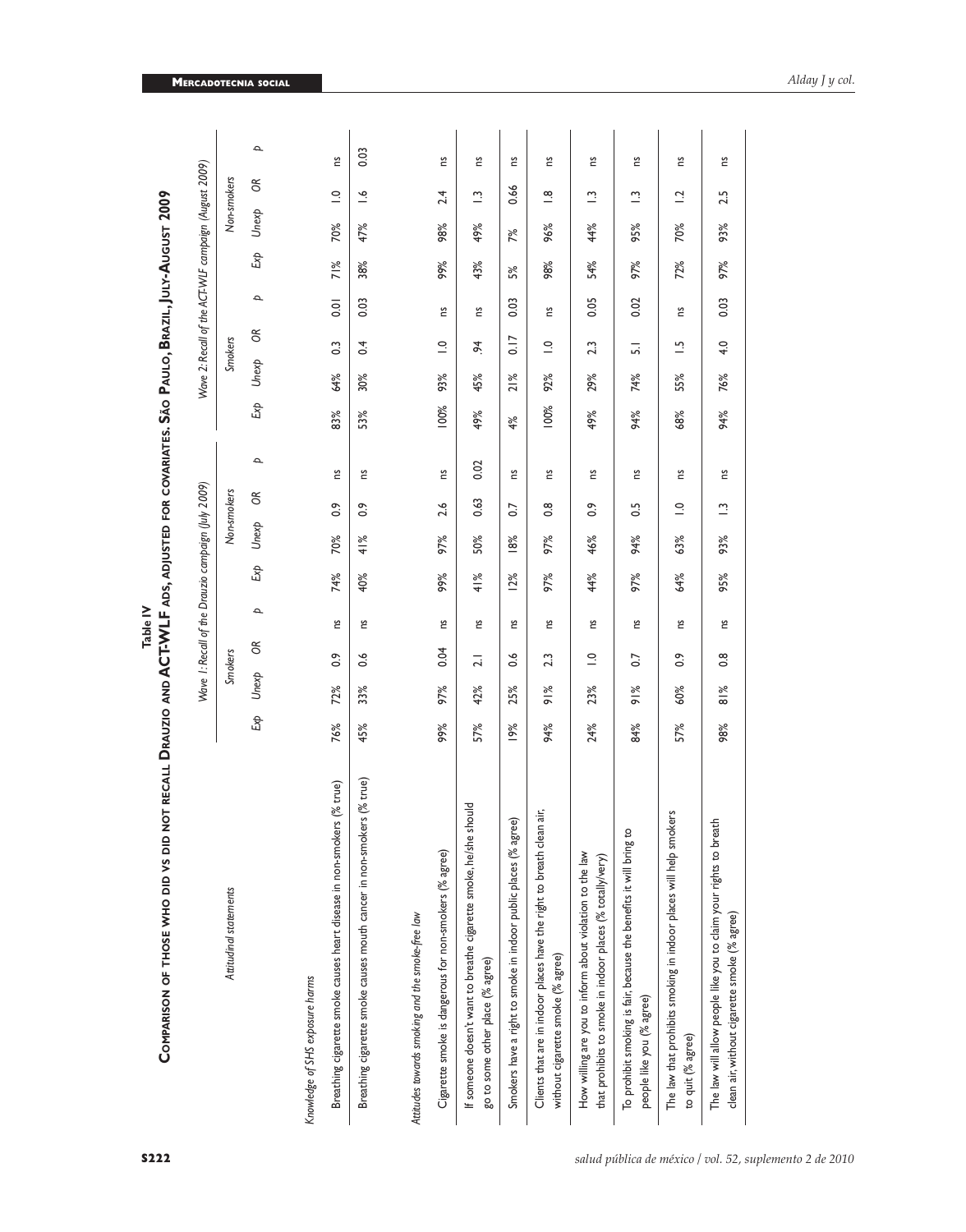attitudes and beliefs: Smokers who were exposed to the campaign were significantly less likely than unexposed smokers to believe that smokers have a right to smoke in indoor public places (4% vs. 21%, adjusted OR= 0.17, *p*= 0.03); "exposed" smokers were significantly more likely to believe that the smoke-free law was fair and would bring benefits to them (94% vs. 74%, adj. OR= 5.1, *p*= 0.02); and they were more likely to believe that the law would allow them to claim their right to breathe clean air without cigarette smoke (94% vs. 76%, adj. OR= 4.0, *p*= 0.03). Finally, "exposed" smokers were also significantly more likely to say that they would report violations of the smoke-free law (49% vs. 29%, adj. OR= 2.3, *p*= 0.05). Exposure to the ACT-WLF campaign was not associated with any changes in attitudes or beliefs among non-smokers. Exposure was, however, associated with contrary changes in knowledge levels of one item: Non-smokers who were exposed to the campaign were *less* likely than unexposed non-smokers to believe that breathing cigarette smoke can cause mouth cancer among those who breathe it (38% vs. 47%, adj. OR= 1.6, *p*= 0.03).

#### **Conclusions**

These results provide evidence for the value of welldesigned and well-planned media campaigns in generating and sustaining support for smoke-free initiatives. Our data highlight the importance of strong messaging. Although both campaigns were rated highly on key indicators of effective communication, the ACT-WLF ad was rated as significantly more *persuasive,* including being more personally relevant and more convincing. Smokers also rated the ACT-WLF ad as significantly more likely to make them want to quit smoking.

The stronger impact of the ACT-WLF ad was also observed in our multivariate regression analyses that isolated the impact of campaign exposure on attitudes and knowledge. Exposure to the Drauzio campaign was mostly unrelated to changes in any attitudes or knowledge, either among smokers or non-smokers. Although exposure to the ACT-WLF ad was not related to attitudinal or knowledge changes among non-smokers (possibly due to a "ceiling effect"), campaign exposure was related to significant changes among smokers, making them significantly more pro-law and improving their knowledge about SHS exposure harms. In fact, comparing the attitudes of smokers exposed to the ACT-WLF campaign to non-smokers (irrespective of exposure) in the post-campaign period reveals a noteworthy pattern: Exposed smokers' attitudes increased to the level of nonsmokers' views, while unexposed smokers continued to express more negative attitudes to the smoke-free law. Thus, the impact of the campaign appears to have moderated smokers' attitudes and brought them more in line with non-smokers' attitudes and beliefs, which were pro-law and already high. These findings of the differential impact of the Drauzio and ACT-WLF campaigns on population knowledge and attitudes, particularly among smokers, are consistent with the wider body of evidence that has found that more graphic ads tend to be more effective than merely informational ones in motivating behavior and attitudinal change about tobacco.<sup>1</sup> Moreover, consistent with the findings from our study, the wider evidence indicates that hard-hitting ads are particularly effective in engaging and persuading smokers.

While strong messaging was a merit of the ACT-WLF campaign, the Drauzio campaign was clearly effective in its reach. The ad and, therefore, its main messages, was recognized by nearly two-thirds of the population, while the ACT-WLF campaign was recognized by only a little more than a third of the population. The Drauzio campaign, therefore, underscores an important principle in running mass media campaigns: Backing a campaign with significant investments and optimal media weight is critical to ensuring that the greatest number of people are exposed to the campaign. Ultimately, our data suggest that pooling together and marrying the merits of the two campaigns would have yielded the greatest effect: A strong message, as the one used by the ACT-WLF campaign, backed by strong media weight, as with the Drauzio campaign, would have been the most successful at reaching the greatest number of people and at changing population knowledge, attitudes and behaviors.

Before concluding, it is worth noting some of the limitations of our study design. First, our sample cannot be considered truly random because it was created through the street-intercept method, which could be systematically biased by extraneous factors. However, biases in the method were minimized by using a validated method of conducting street-intercept surveys and by ensuring randomness in the selection of respondents. Second, a true baseline survey prior to the launch of the Drauzio campaign and a longitudinal survey design would have further strengthened the evaluation findings. Unfortunately, logistical issues, particularly the unanticipated timing of the Drauzio campaign, precluded this possibility. Fortunately, it was possible to adapt the survey prior to the ACT-WLF campaign to measure the post-campaign impact of the Drauzio campaign and enable comparisons across time-points. Third, our survey may not have provided a fully fair test of the successes of the campaigns in changing knowledge and attitudes. Although we observed population-level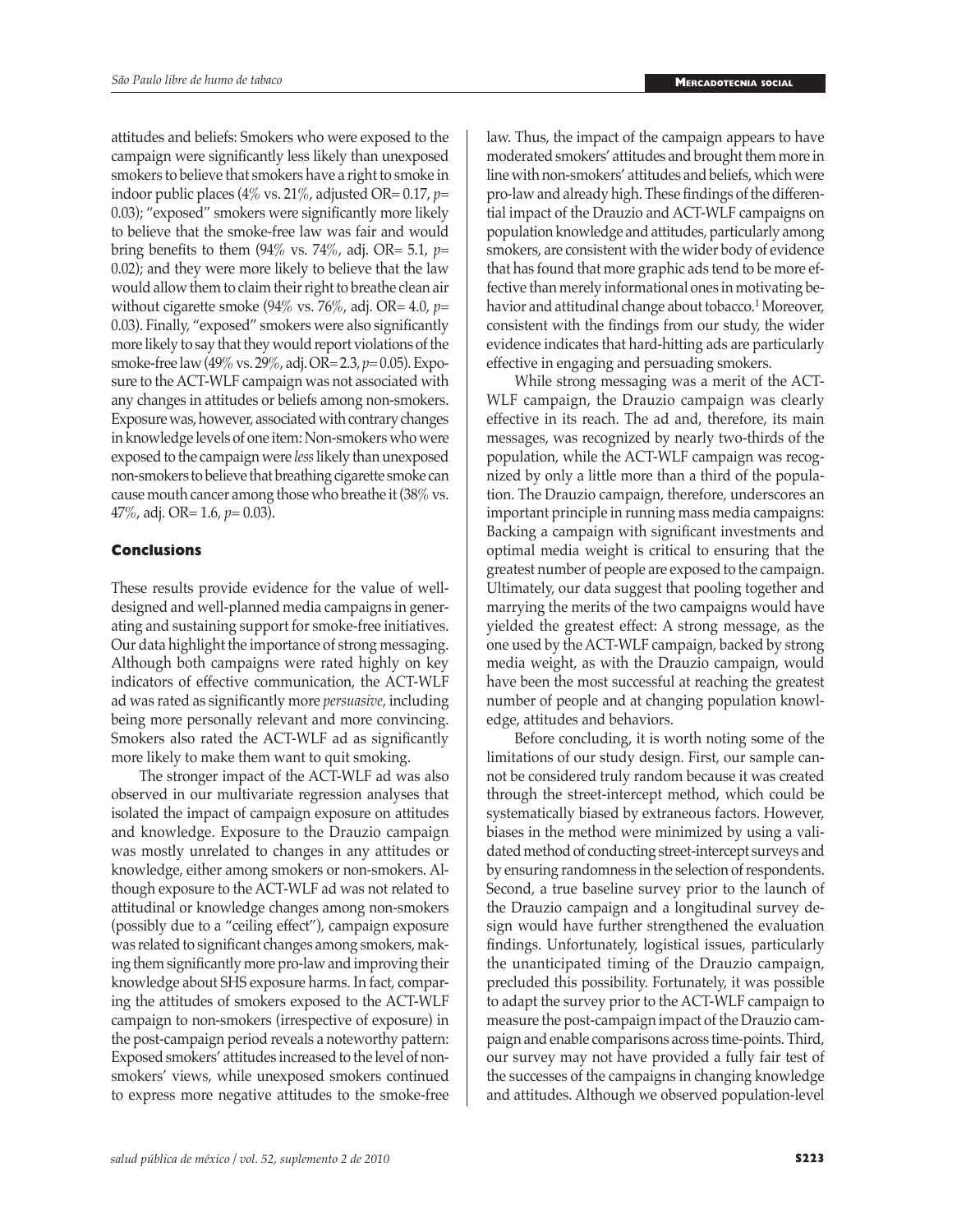shifts on some attitudes, particularly those related to the smoke-free law, knowledge and attitude levels on many items were already very high to begin with and left little room for further improvement. Future research would be strengthened by including items with more scope for change. Fourth, our campaign measured recognition of the Drauzio campaign at baseline only and therefore did not allow for a comparison between those exposed to only one campaign and those exposed to both. Ultimately, however, had this data been available, the conclusiveness of such a comparison would have been questionable given that both campaigns aired sequentially in the same region, thereby likely causing trickling or contaminating effects even among populations that were unexposed to the campaigns. Further, it is difficult to attribute changes over time in population attitudes to the advertising campaign(s) versus personal experience of the implementation of the law vs. other media, such as news coverage. Future evaluation studies that utilize a series of comparison groups that each measure the impact of multiple, single and no interventions would be necessary to address this question. Finally, in our analyses that related campaign exposure to attitudinal changes, it is possible that some variables that were associated with both campaign recall and shifting attitudes were not controlled for. These considerations notwithstanding, our regression models were designed to be conservative and include as many potential confounders as could be accommodated, including age, gender, education, intentions to quit (for smokers), and exposure to TV news.

In conclusion, we posit three practical and widerreaching implications of this work. First and most immediately, our evidence finds that mass communications can support legislative goals by generating support for a law, particularly among smokers. The ACT-WLF ad in particular resonated among smokers and is readily available creative material that can be message-tested and adapted with minimal investment for other jurisdictions within Latin America or elsewhere.

Second, our findings are consistent with other assertions in this supplement that recommend a phased approach to mass media communications related to smoke-free implementation. In such an approach, graphic ads about the harms of secondhand smoke may help build support for laws as they are being finalized and maintain support after laws after have come into effect. This model suggests running purely informational ads, such as the Drauzio ad, closer to the implementation date to prepare the public for launch.

Lastly, this research helps build the case for investment in graphic mass media advertising as an efficient

method to support smoke-free policy goals. This is particularly important as governments and civil society in low- and middle-income countries continue to seek costeffective communications vehicles to influence tobacco control policy adherence. Reach is critical and should be sought, but relative to unemotional ads, emotionally arousing ads require less investment in broadcasting to achieve the same level of recall.<sup>10</sup> Ultimately, our findings suggest that broadcasting a strong ad maximizes the likelihood of change.

#### **Acknowledgments**

The authors gratefully acknowledge Bloomberg Philantropies and the Bill & Melinda Gates Foundation, as part of the Bloomberg Initiative to Reduce Tobacco Use, for their generous support and ongoing commitment to international tobacco control. We would also like to acknowledge the contributions of Instituto Nacional de Cáncer for support of tobacco control in Brazil and partnership in campaign development; Datafohla for consultation on survey design, research fieldwork and original analyses; and World Lung Foundation communications staff, Sandra Mullin, Stephen Hamill and Mego Lien in particular, for strategic support and editing this manuscript.

#### *Declaration of conflicts of interest*

We declare that we have no conflicts of interest.

#### **References**

1. National Cancer Institute. The role of media in promoting tobacco use*.* Bethesda: US Department of Health and Human Services, National Cancer Institute, 2008.

2. Wakefield MA, Durkin S Spittal M, Siahpush M, Scollo M, Simpson, JA, *et al*. Impact of tobacco control policies and mass media campaigns on monthly adult smoking prevalence. Am J Public Health 2008;98(8): 1443-1450.

3. Kosir M, Gutierrez K. Lessons learned globally from secondhand smoke mass media campaigns. Global Dialogue for Effective Stop Smoking Campaigns*.* 2010 [Accessed on 2010 January 29]. Available in: http://www. stopsmokingcampaigns.org/secondhand\_smoke\_campaigns\_lessons\_ learned\_globally.

4. California Department of Health Services. A model for change: The California experience in tobacco control. California Department of Health Services. 1998 [Accessed on 2010 February 2]. Available in: http:// web.archive.org/web/20000925170524/http://www.dhs.ca.gov/tobacco/ documents/modelforchange.pdf.

5. Jeff N, Fiore M, Baker TB, Smith SS. Smoking-cessation media campaigns and their effectiveness among socioeconomically advantaged and disadvantaged populations. American Journal of Public Health 2008: 916-324.